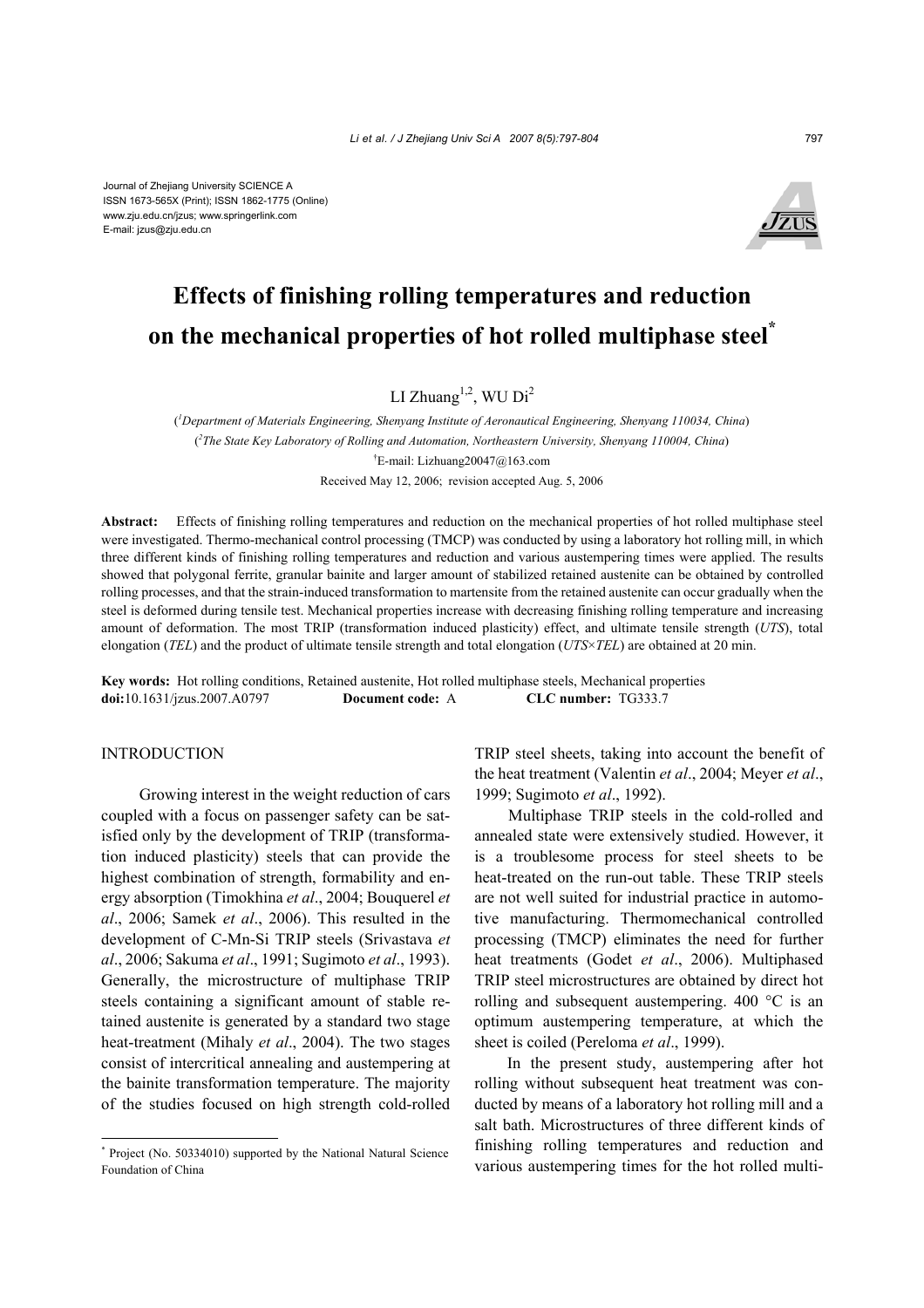phase TRIP steel were observed in detail, and their mechanical properties were examined. Furthermore, the mechanism of TRIP effects in hot rolled multiphase TRIP steel is discussed.

# EXPERIMENTAL PROCEDURE

The steel used in this study was prepared as a vacuum melted 130-kg ingot followed by hot forging to produce an 80 mm×120 mm×800 mm thick slab. The chemical composition of the multiphase steel is given in Table 1. Cylindrical specimens, 15 mm in length and 8 mm in diameter, were machined from the slab. All the experiments were conducted with computerized, closed-loop Gleeble 1500 thermomechanical test system. Specimens were electrically heated at rate of 10  $\degree$ C/s to 1100  $\degree$ C, held at this temperature for 180 s and cooled down to different deformation temperatures of 870, 900, 930, 960, 990, and 1020  $\degree$ C, at 5  $\degree$ C/s, respectively. Double-pass compression tests were employed with compressive strain values of 30% and 40% respectively at strain rate of 1 °C/s, and interpass times were set at 3, 5, 10, 50, 100, 500 and 1000 s, respectively. A schematic illustration of the double-pass compression test is shown in Fig.1. The stress-strain curves were recorded, and the fractions of recrystallized austenite were calculated by the back extrapolation method (Laasraoui and Jonas, 1991). The  $T_{nr}$  which denotes the austenite nonrecrystallization temperature was evaluated through softening fraction-interpass time curves.

Continuous cooling transformation (CCT) diagram was measured by the same thermomechanical simulator shown in Fig.2.



**Fig.1 Schematic illustration of the double-pass compression test**



**Fig.2 Continuous cooling transformation curve after finishing deformation at 850 °C and a typical processing path during TMCP in a laboratory hot rolling mill**

**Table 1 Chemical composition of the test multiphase steel**  $(Wt.^{9}/_{0})$   $(T_{nr}$  is 910 °C)

|       | Si<br>Mn | μ | Αl                                      |
|-------|----------|---|-----------------------------------------|
| 0.233 |          |   | $1.365$ $1.540$ $0.004$ $0.007$ $0.080$ |

The slab first was hot-rolled down to 20 mm by a ∅450 hot rolling mill, and then machined to form the 17 mm×20 mm×650 mm plates, and finally hot-rolled down to 2.0 mm in thickness by a ∅180 hot rolling mill. The processing schedule is shown in Fig.3. After austenitizing at 1020 °C for 300 s, the specimens were deformed to Pass (1) and Pass (2) compressive strain at cooling rate  $(5 \text{ }^{\circ}C/s)$  in the austenite recrystallization region, and then deformed to Pass (3) and Pass (4) at cooling rate  $(15 \text{ °C/s})$  in the low-temperature no-recrystallization region or the two-phase region (austenite plus ferrite), respectively. The slabs were controlled rolled interval during four pass deformations in hot rolling to attain three different finishing rolling temperatures of 700, 750, 800 °C, in which temperature three different kinds of finishing rolling reductions (30% *R*1, 40% *R*2 and 50% *R*3) were applied. Specimens of 20 mm in thickness were hot-rolled down to 2.0, 2.4 and 2.8 mm, respectively for finishing rolling reductions of *R*3, *R*2 and *R*1. After finishing rolling, specimens were cooled at 10 °C/s to the accelerated-cooling start temperature of 520~540 °C in order to obtain an amount of polygonal ferrite. This was followed by a salt bath quench where the specimen was held isothermally for 20 min at 400 °C, to transform the austenite to bainite. To clarify the effect of the isothermal holding time, the duration at the salt bath was set 2, 5, 10, 15, 20, 30, 60 and 120 min, respectively, with finishing rolling temperature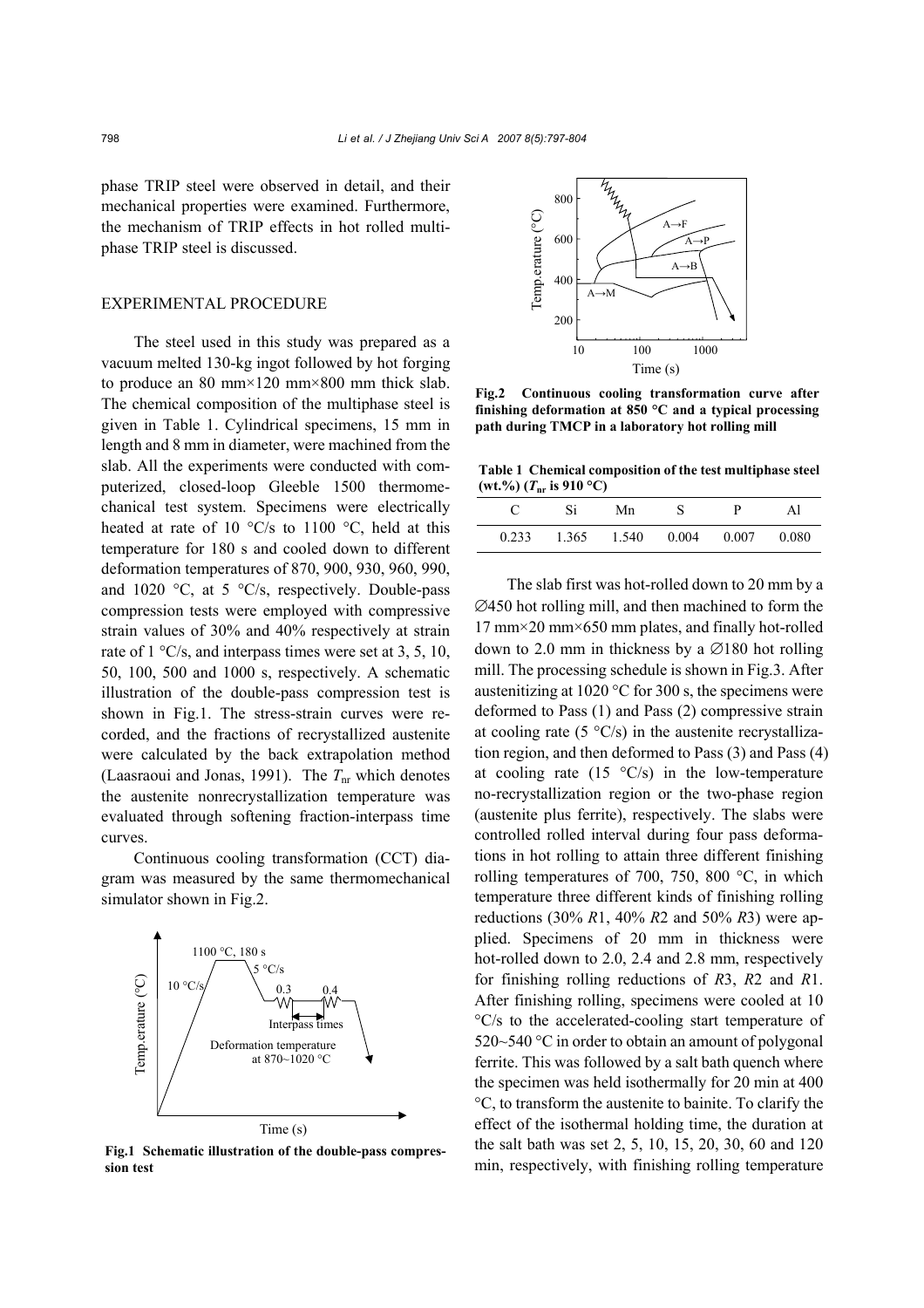of these specimens (*R*3) being 700 °C. The specimen was then air cooled to room temperature.



**Fig.3 Rolling schedule for the laboratory rolling**

Tensile tests were carried out by using an INSTRON 4206 machine in order to study the mechanical properties of the present steel. Strength-ductility balance (*UTS*×*TEL*) was represented by the product of ultimate tensile strength (*UTS*) and total elongation (*TEL*). Transverse sections of the specimens before and after tensile test for light optical microscopy (LOM) were polished and etched with 4% nital. These specimens for LOM were also colour etched using the LePera method (Girault *et al*., 1998). The bainite fractions were assessed with image analysis software of Leica on colour etched cross sections of the specimens.

The microstructure was investigated further by scanning electron microscopy (SEM) using an SSX-550 microscope. At the same time, more detailed microstructural characterization was conducted by transmission electron microscopy (TEM) using an EM 400T microscope.

X-ray diffraction analysis was carried out using a D/max 2400 diffractometer equipped with monochromator and Cu  $K_{\alpha}$  radiation to determine the volume fraction of retained austenite  $(V_{\gamma})$  with the modified Miller's method (Ryu and Speer, 2002).

$$
V_{\gamma} = 1.4I_{\gamma}/(I_{\alpha} + 1.4I_{\gamma}), \tag{1}
$$

where  $I_{\alpha}$  and  $I_{\gamma}$  are the integrated intensities of the  $(200)_{\alpha}$  and  $(211)_{\alpha}$  peaks and the  $(200)_{\gamma}$ ,  $(220)_{\gamma}$  and  $(311)$ <sub>γ</sub> peaks, respectively.

# RESULTS

## **Mechanical properties**

The effects of finishing rolling temperature and reduction on the mechanical properties of the multiphase TRIP steels are remarkable. The relation between mechanical properties and finishing rolling temperature of the specimens is shown in Fig.4.



**Fig.4 Mechanical properties of the specimens dependence on finishing rolling temperature**

In Fig.4, mechanical properties of the multiphase TRIP steels are very high in most cases. Their mechanical properties increased considerably with decreasing finishing rolling temperature. When they were deformed to 50% at 700 °C, *UTS* of the specimen reached maximum values (791 MPa), and its *TEL* reached maximum values (36%).

Mechanical properties of the specimens dependence on finishing deformation at 700 °C are shown in Fig.5. In Fig.5, mechanical properties of the specimens increase obviously with increasing amount of deformation at 700 °C. *UTS*, *TEL* and *UTS*×*TEL* of the specimens  $(R3)$  for 50% reduction at 700 °C reach maximum values.

# **Microstructure**

The micrographs after different finishing rolling temperature with *R*1, *R*2 and *R*3 consist of polygonal ferrite, granular bainite and retained austenite. The ferrite grain size decreased and the amount of granu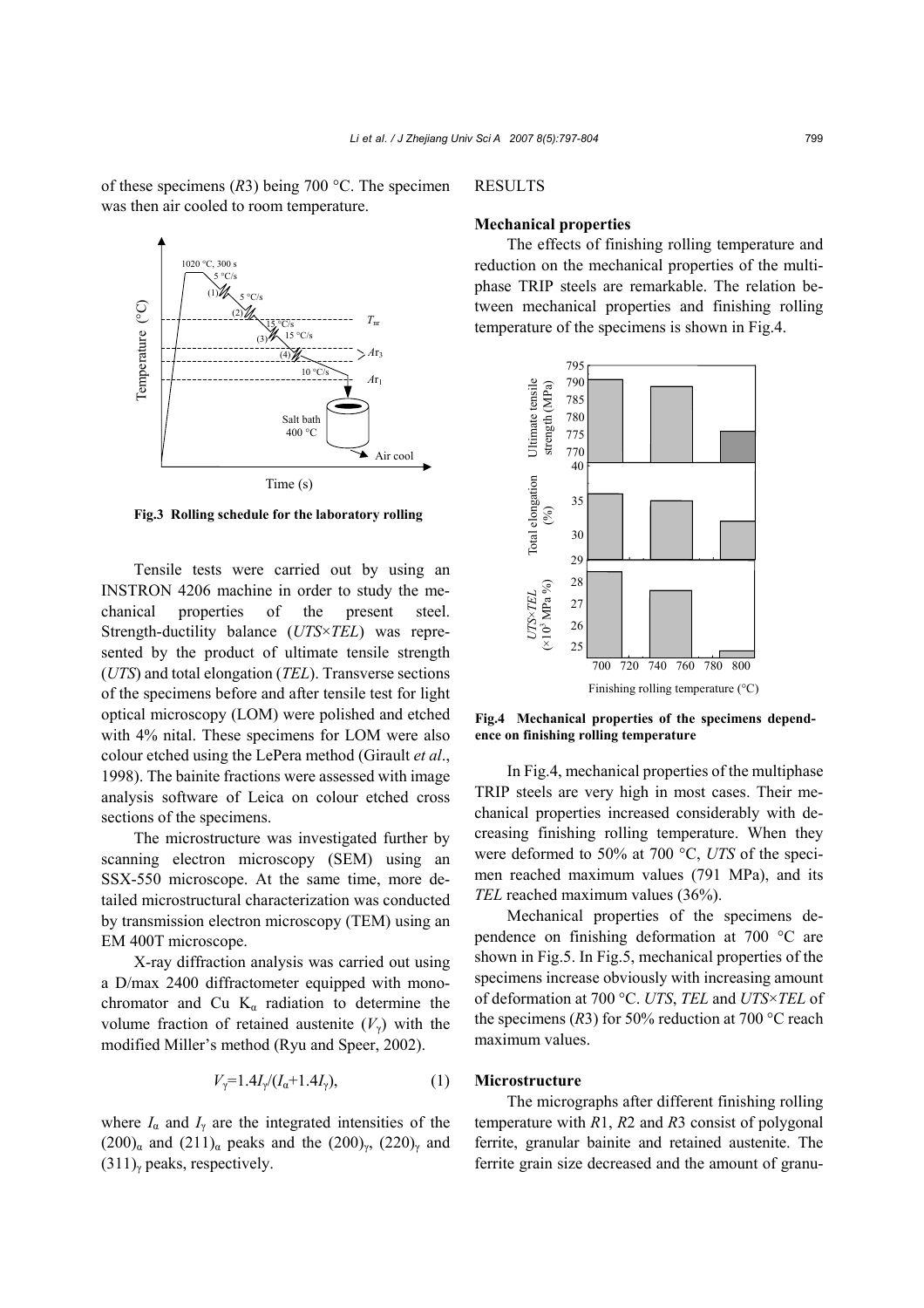lar bainite increased somewhat with decreasing finishing rolling temperature and increasing of finishing rolling reduction. The metallographic result of the specimen at the optimum procedure is presented in Fig.6.



**Fig.5 Mechanical properties of the specimens depend-**



**Fig.6 Optical micrograph of the specimen at finish rolling temperature of 700 °C for 50% reduction (***R***3)** 

#### **Influence of austempering**

The isothermal holding time during austempering affects the microstructure and mechanical properties of multiphase TRIP steels. Fig.7 shows the relationship of *UTS*, *TEL* and *UTS*×*TEL* with austempering time for the specimens finishing deformation at 700 °C.

In Fig.7, mechanical properties were affected by austempering after hot rolling. Total elongation increases with increase of isothermal holding time, and reaches the peak values at 20 min. At the peak time, the maximum value (36%) of *TEL* is obtained, and at same time, *UTS* and *UTS*×*TEL* reach quite high value (791 MPa and 28476 MPa %, respectively) for multiphase TRIP steels. *TEL* of the specimens minimized when it was held in a salt bath for 2 min after finishing rolling, although it still reached 26%. *TEL* decreases in spite of *UTS* keeping increasing when isothermal holding time increases up to 120 min. *TEL* of the specimen still reached high value (29%) at too long holding duration.



**Fig.7 Mechanical properties of the specimens at various** 

When the present steels were austempered after hot rolling, the microstructures contained a lot of retained austenite, which can be identified in a color etched LOM micrographs. With this etchant the various phases appear as different colours under the microscope. Microstructures variations of the specimens at finishing deformation at 700 °C holding duration for 20 min and 120 min, are shown in Fig.8.

In Fig.8, ferrite appears grey, bainite appears black, martensite and retained austenite appear white. White martensite-austenite islands are obvious when the specimens are held for 20 min (Fig.8a). The amount of granular bainite increases sharply with increasing holding time and reaches maximum values for the specimens at isothermal holding time of 120 min (Fig.8b).

Increasing the holding duration from 2 to 120 min for the steels resulted in microstructure variation. Cementite appeared as coarse blocky islands within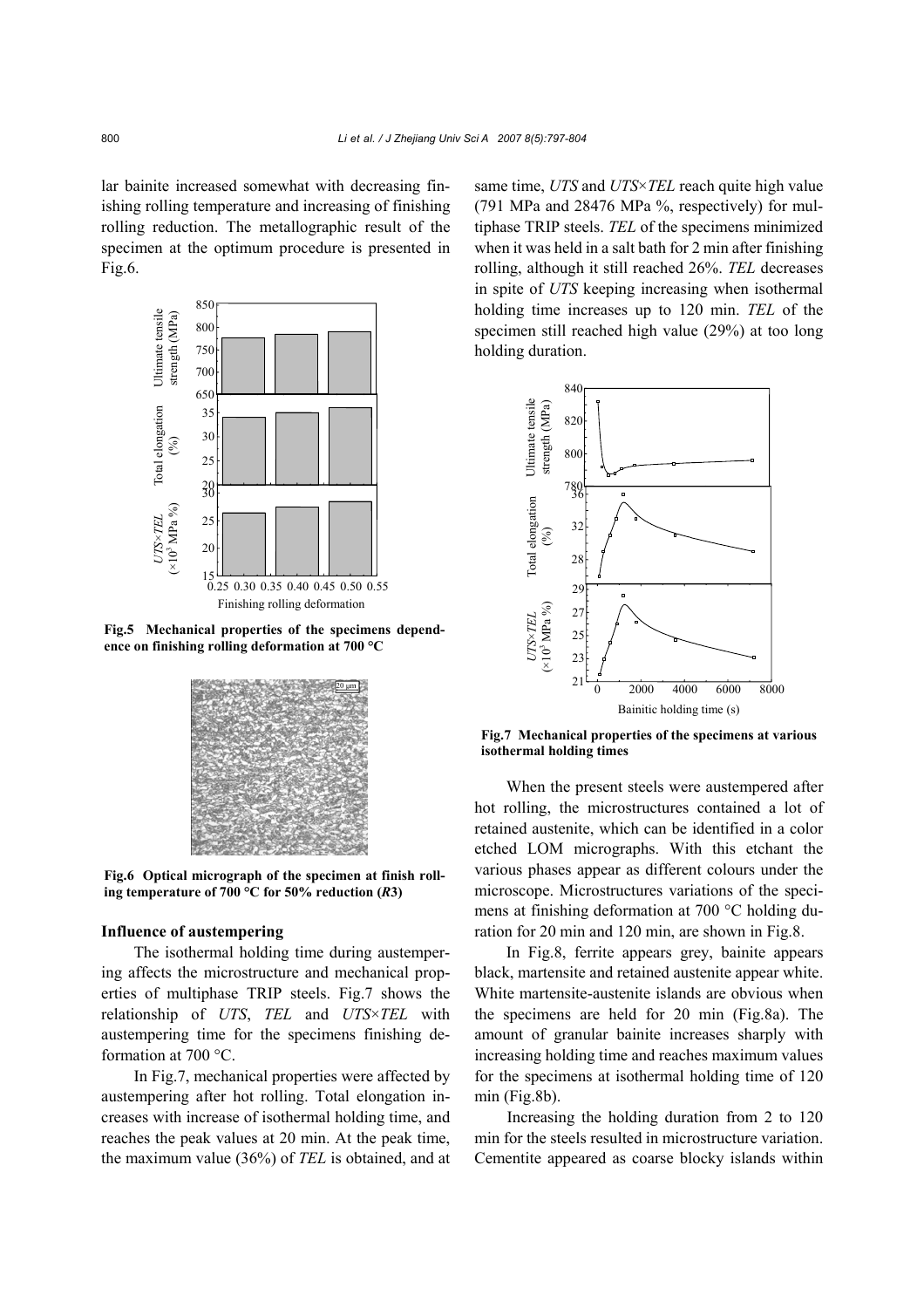the bainitic ferrite matrix of the specimen held for 120 min after finish rolled at 700 °C, as shown in Fig.9. The presence of retained austenite and martensite in multiphase TRIP steels were also confirmed by TEM studies. The particles of retained austenite are quite fine, and martensite was discovered to accompany martensite-austenite islands increasing obviously on the TEM micrograph for the same specimens after tensile test.



**Fig.8 Color-etched micrographs of steels for different holding times. (a) 20 min; (b) 120 min**



**Fig.9 TEM micrographs showing the formation of cementite**

All constituents (polygonal ferrite, granular bainite and retained austenite) can clearly be seen by SEM. Fig.10 shows typical SEM micrographs of steel (*R*3) after finish rolled at 700 °C holding duration for 20 min and 120 min respectively. Ferrite (black), retained austenite (grey), martensite-austenite islands (white) and granular bainite can be seen in Fig.10. Granular bainite contains some islands that are distributed in the ferrite matrix, and usually comprised of retained austenite and/or martensite/austenite constituents. Larger amount of austenite (grey) can be retained by the specimens before tensile test (M. Fig.10a), and martensite-austenite islands (white) increased obviously after tensile test (Fig.10b).

Retained austenite volume fraction before and after tensile test for the same specimens at 20 min was further determined by the X-ray diffraction patterns, as shown in Fig.11. After tensile test, the amount of retained austenite at necking of the specimen decreases from 22% to 15%.



**Fig.10 SEM micrographs of the specimens. (a) Before tensile testing; (b) After tensile testing** 



**Fig.11 X-ray diffraction patterns of steel (R3)** (a) Before tensile test; (b) After tensile test

Retained austenite volume fraction was further determined by the X-ray diffraction patterns. They are 22% and 18% for the steels finish rolled at 700 °C and isothermal holding 20 min and 120 min respectively before tensile test. The amount of retained austenite at necking of the specimen decreases after tensile test and they are only 15% and 14% when holding for 20 min and 120 min respectively.

# DISCUSSION

The thermo-mechanical processing schedule can affect the retained-austenite characteristics for hot rolled multiphase steel. The specimens were subjected to four pass deformation in hot rolling (Fig.3), latter two pass deforming at temperatures below the austenite no-recrystallization temperature (Pass (3)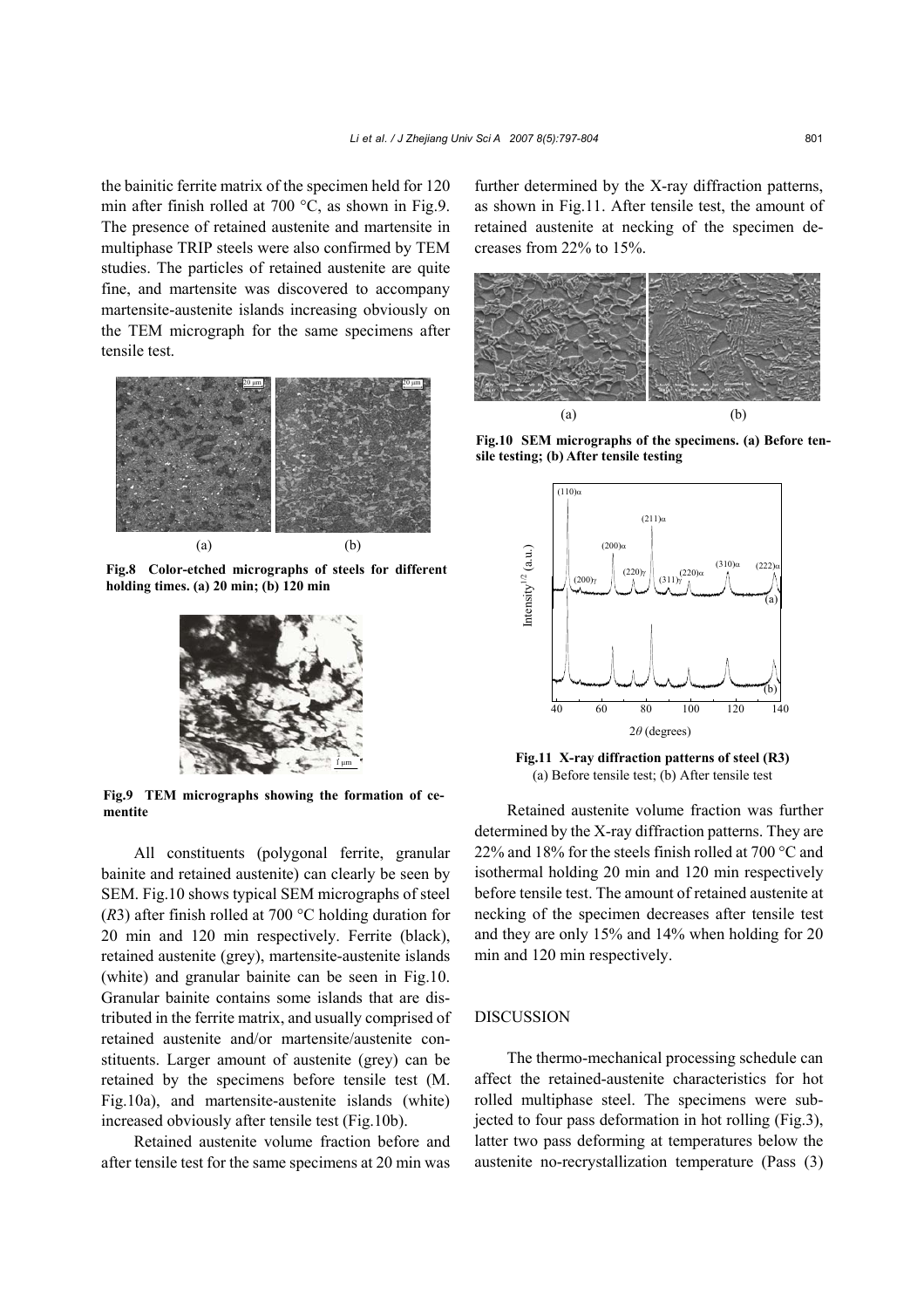and Pass (4) compressive strain) resulted in the pancaking of austenite, and this altered the substructure of the austenite prior to transformation (Yue *et al*., 1997). Severe finishing rolling reduction (50%) in the nonrecrystallized austenite region reduced the austenite grain thickness and ferrite grain size prior to transformation. After hot rolling, the prior austenite grains are fragmented by deformation bands. As a result, the small particles of austenite tend to be stable (Figs.8 and 10). It was reported that the retained austenite crystals present after hot rolling in the nonrecrystallized regions contained a high dislocation density inside the grains (Timokhina and Hodgson, 2003). All finishing temperatures (700, 750 and 800 °C) were actually in fully austenitic region, in spite of the lower finishing temperature, and higher dislocation density in the austenite grains. Therefore, retained austenite is more stable in specimens finishing deformation at 700 °C. Smaller austenite size helps the retention of austenite instead of martensite formation (Goel *et al*., 1987), and a higher dislocation density of retained austenite contributes to an increase in the mechanical stability of the retained austenite (Timokhina and Hodgson, 2003). On the other hand, the deformation temperature also has an influence on the ferrite nucleation site, and the decrease of deformation temperature will enhance intragranular nucleation. High strength was obtained when the specimen finished deformation at 700 °C (Fig.4), which is likely related to refining of the ferrite grain.

The specimens were cooled at 10  $\degree$ C/s to temperature of 520 to 540 °C after three different kinds of finishing rolling temperatures, it is just in the two-phase region (austenite plus ferrite) according to the CCT diagram of the steel (Fig.2). Austenite transformed to ferrite in this temperature range, and proeutectoid ferrite appeared. Therefore, a good deal of polygonal ferrite formed (Figs.6, 8, 10).

The present steel, containing alloying elements of Si (Table 1), was austempered after hot rolling. Si dissolves in ferrite as it is a ferrite-formation element when polygonal ferrite forms, which raises the chemical potential of carbon in ferrite and enhances carbon diffusion into austenite. Hence, the ferrite matrix is cleaned, and the carbon in untransformed austenite becomes enriched. Austenite can be transformed to bainitic ferrite when the steel was held at bainite transformation range. The concentration of carbon in the remaining austenitic core is very high. While C is enriched in the remaining austenite stabilizes this austenite, because the stability of retained austenite corresponds to the concentration of carbon. Finally, larger amount of stabilized austenite is retained in multiphase TRIP steels (Figs.6, 8, 10, 11).

Austenite transformed to bainite after the steel was quenched in a salt bath held at 400 °C. The mechanical properties variations of the specimens are related to the rate of bainite reaction. When the holding time increased from 2 to 20 min, the austenite either transformed to bainite or remained untransformed during subsequent air cooling. The carbon concentration in the remaining austenite increased with bainite growing due to the carbon rejection from bainitic ferrite. This, in turn, increased the stability of the remaining austenite. The longer time resulted in more complete bainite reaction that leaves less volume of remaining austenite. And that, cementite precipitation occurred with increasing holding duration (i.e., beyond 120 min in the present case) because the carbon concentration of the remaining austenite exceeded a certain value (Hanzaki *et al*., 1995), this resulted in a decrease of carbon concentration in the remaining austenite. *TEL* decreases relatively and *UTS* does not when held at 120 min (Fig.7). It could be possible that some amount of martensite is formed at final cooling because remaining austenite is no longer stable enough due to some cementite formation at 120 min. Therefore, it is likely related to the presence of martensite in the microstructure that *UTS*  keeps growing up to 120 min.

The maximum TRIP effect occurs at 20 min. However, this result is not consistent with industrial processing because 20 min is not applicable for real industrial conditions of cooling time of coiled steels. Therefore, it is suggested that longer cooling (quasi-isothermal condition) temperature of austempering should be adjusted under actual condition.

TMCP is the most important stabilizing factor of the metastable retained austenite against deformation induced transformation to martensite. Small particles, high dislocation density and high content of C of the retained austenite result in the greatly increased stability of residual austenite in the present steels. As a result, the strain-induced transformation to martensite from the retained austenite occurs gradually when the steel is deformed during tensile test (Fig.11).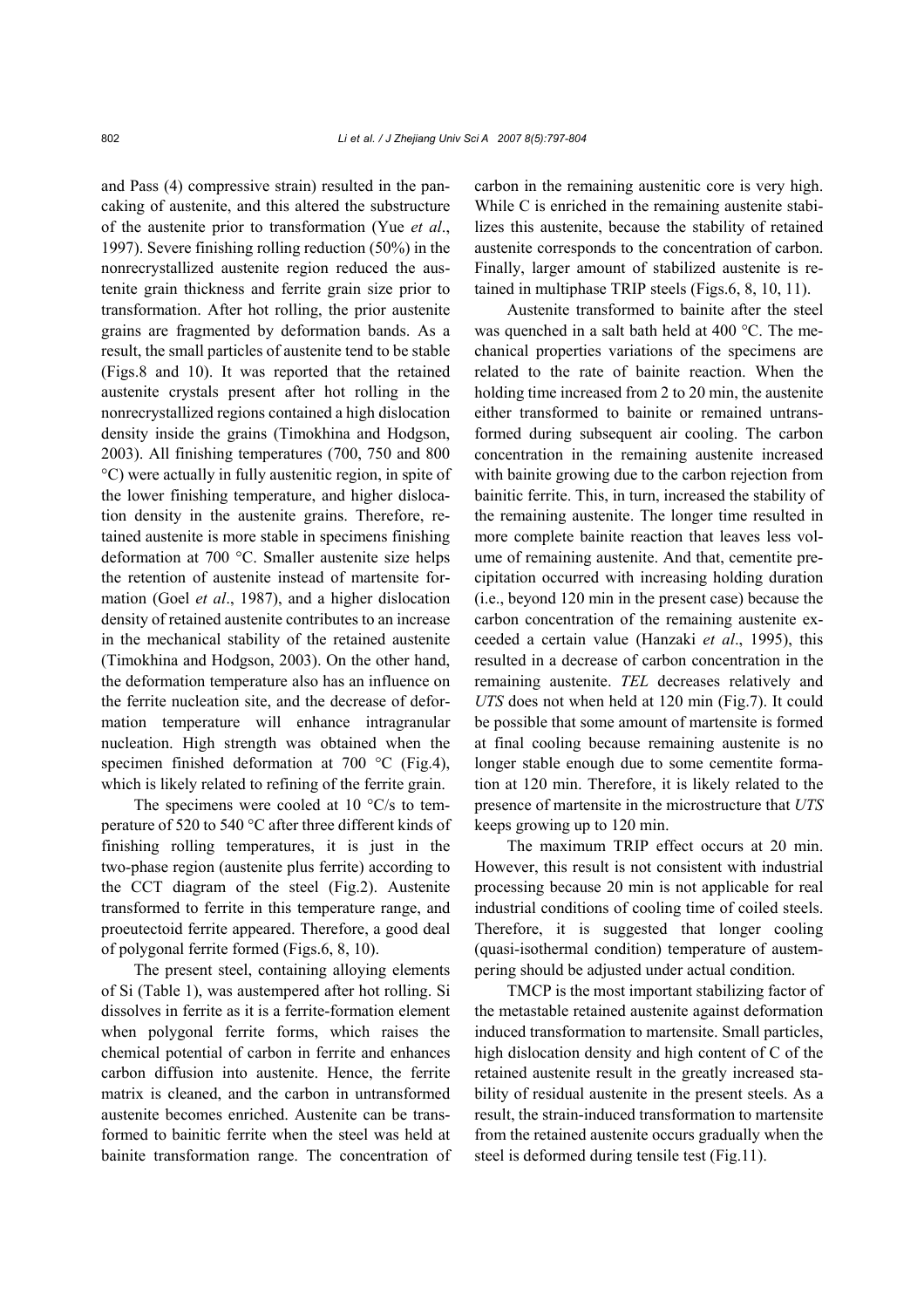In this study, small particles, high dislocation density and high content of C of the retained austenite result in the greatly increased stability of residual austenite, causing the  $M<sub>S</sub>$  temperature to be below room temperature. The stability of retained austenite is a crucial aspect in providing the TRIP effect. Hot rolling conditions affect the mechanical properties of the present hot rolled multiphase steel. Hot deformation was severe for 50% reduction (R3) at 700 °C. Severe deformation affects the distribution of retained austenite in the microstructure, which influences the retained austenite stability. The stability of the retained austenite influences the mechanically induced transformation of retained austenite under straining at room temperature, and excellent mechanical properties were obtained when the strain-induced transformation of austenite develops gradually during plastic straining (Figs.4, 5, 7).

# **CONCLUSION**

(1) Finishing rolling temperatures and reduction affect the microstructure of multiphase TRIP steels, and polygonal ferrite, granular bainite and larger amount of stabilized retained austenite can be obtained. The stability of the retained austenite influences the mechanically induced transformation of retained austenite under straining at room temperature.

(2) Mechanical properties increase with decreasing finishing rolling temperature and increasing the amount of deformation for the stabilization of retained austenite due to refined particle, higher dislocation density and C enrichment, and the strain-induced transformation to martensite from the retained austenite occurs gradually when the steel is deformed during tensile test.

(3) The maximum values of *UTS*, *TEL* and *UTS*×*TEL* and the maximum TRIP effect are obtained at 20 min due to the presence of stable retained austenite.

# **References**

Bouquerel, J., Verbeken, K., Decooman, B.C., 2006. Microstructure-based model for the static mechanical behaviour of multiphase steels. *Acta Materialia*, **54**(6):1443-1456. [doi:10.1016/j.actamat.2005.10.059]

Girault, E., Jacques, P., Harlet, P., Mols, K., Vanhumbeeck, J.,

Aernoudt, E., Delannay, F., 1998. Metallographic methods for revealing the multiphase microstructure of TRIP-assisted steels. *Mater. Characterization*, **40**(2):111- 118. [doi:10.1016/S1044-5803(97)00154-X]

- Godet, S., Harlet, P., Jacques, P.J., 2006. Grain refinement of TRIP-assisted multiphase steels through strain-induced phase transformation. *Steel Research International*, **77**(4):271-275.
- Goel, N.C., Chakravarty, J.P., Tangri, K., 1987. The influence of starting microstructure on the retention and mechanical stability of austenite in an intercritically annealed-low alloy dual-phase steel. *Metall. Trans*., **18A**(1):5-9.
- Hanzaki, A.Z., Hodgson, P.D., Yue, S., 1995. The influence of bainite on retained austenite characteristics in Si-Mn TRIP steels. *The Iron and Steel Institute of Japan, International*, **35**(1):79-85.
- Laasraoui, A., Jonas, J.J., 1991. Recrystallization of austenite after deformation at high temperatures and strain rates-analysis and modelling. *Metall. Trans*., **22A**(1): 151-160.
- Meyer, M.D., Vanderschueren, D., Decooman, B.C., 1999. The influence of the substitution of Si by Al on the properties of cold rolled C-Mn-Si TRIP steels. *The Iron and Steel Institute of Japan, International*, **39**(8):813-822.
- Mihaly, R., Balazs, V., Zsolt, C., Jiansheng, P., 2004. Modeling of intercritical heat treatment of DP and TRIP steels. *Transactions of Materials and Heat Treatment*, **25**(5):710-715.
- Pereloma, E.V., Timokhina, I.B., Hodgson, P.D., 1999. Transformation behaviour in thermomechanically processed C-Mn-Si TRIP steels with and without Nb. *Mater. Sci. Eng*., **273**(12):448-452.
- Ryu, H.B., Speer, J.G., 2002. Effect of thermomechanical processing on the retained austenite content in a Si-Mn transformation-induced-plasticity. *Metall. Trans*., **33A**(9):2811-2816.
- Sakuma, Y., Matsumura, O., Takechi, H., 1991. Mechanical properties and retained austenite in intercritically heat-treated bainite-transformed steel and their variation with Si and Mn additions. *Metall. Trans*., **22A**(2):489-498.
- Samek, L., Demoor, E., Penninq, J., Decooman, B.C., 2006. Influence of alloying elements on the kinetics of strain-induced martensitic nucleation in low-alloy, multiphase high-strength steels. *Metall. Trans.*, **37A**(1):109-124.
- Srivastava, A.K., Jha, G., Gope, N., Sinqh, S.B., 2006. Effect of heat treatment on microstructure and mechanical properties of cold rolled C-Mn-Si TRIP-aided steel. *Materials Characterization*, **57**(2):127-135. [doi:10.1016/ j.matchar.2006.01.010]
- Sugimoto, K.I., Kobayashi, M., Hashimoto, S.I., 1992. Ductility and strain-induced transformation in a high-strength transformation-induced plasticity-aided dual-phase steel. *Metall. Trans*., **23A**(11):3085-3091.
- Sugimoto, K.I., Misu, M., Kobayashi, M., 1993. Effects of